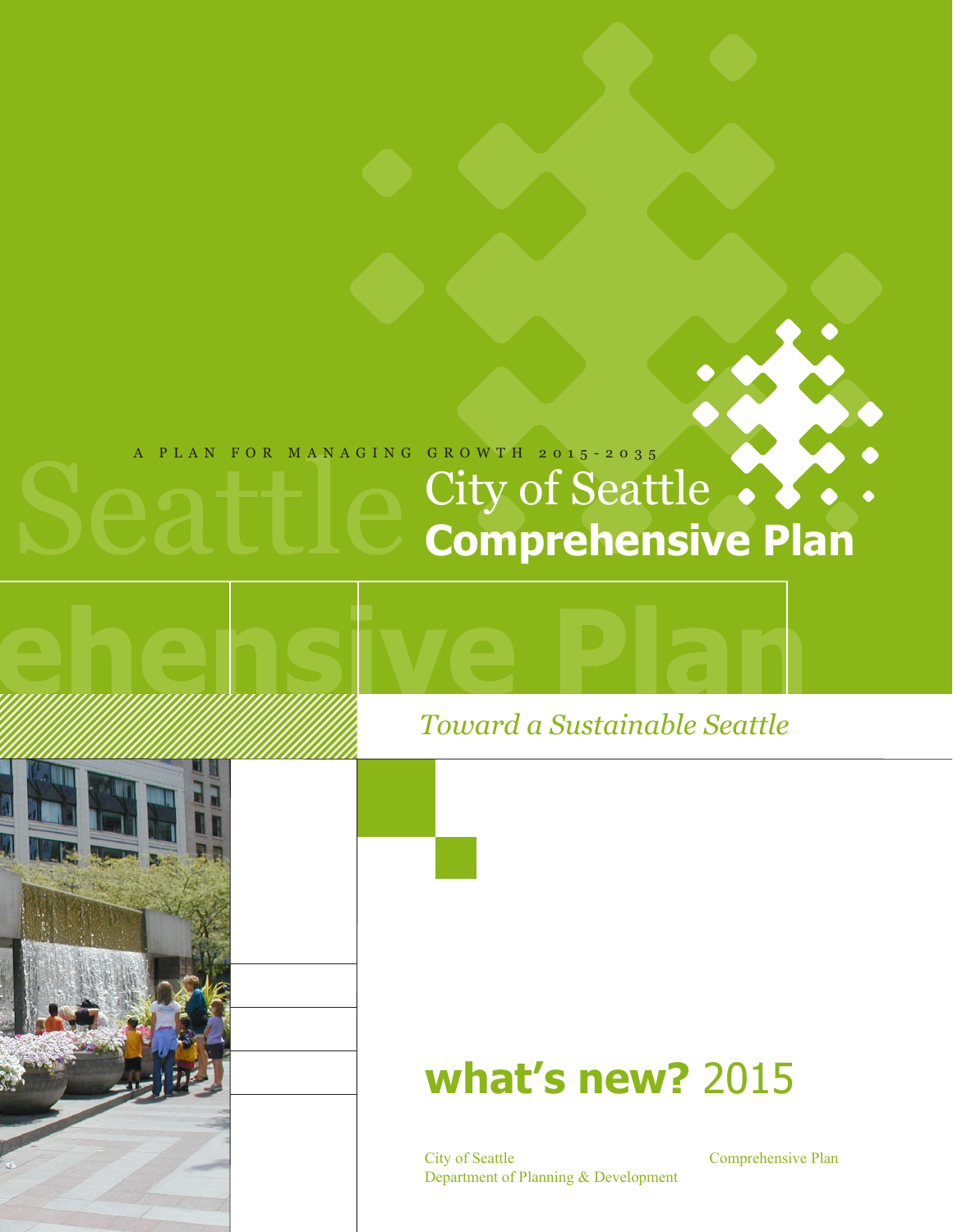#### 2

### What's New in 2015?

In October of 2015, Seattle's Mayor and City Council adopted Ordinance 124887, amending Seattle's Comprehensive Plan in response to suggestions made during the  $2014 - 2015$  cycle.

The October 2015 changes keep Seattle's Comprehensive Plan current with the State's "periodic review" requirements. This version also sets the stage for the major update to the Comp Plan that the Mayor and Council will consider in 2016.

This version also reflects Seattle's work with King County and other Puget Sound jurisdictions to adopt local shares of the growth expected in Washington over the next 20 years (2015-2035). Seattle is expected to grow by 120,000 residents and 115,000 jobs in that period.

In preparation for the Council and Mayor's adoption of this Plan, the City reviewed existing development capacity to ensure Seattle's share of that growth could be accommodated. The changes to the technical appendices such as Transportation and Capital Facilities reflect that Seattle's infrastructure can manage the next 20 years of new housing and jobs.

Best available science was used to update critical area policies in this Plan. The City's Shoreline Master Program was also updated as required by the State of Washington's Shoreline Management Act. Important changes included adoption of new standards for ecological restoration and and mitigation, recognition of some floating homes as permissible uses and other clarifications to the City's shoreline regulations.

The 2015 version of the Comp Plan continues to promote Seattle's core values and to stay the course with the Urban Village strategy to build Seattle's future. The Mayor and City Council amended the Comprehensive Plan to include the Housing Affordability and Livability Agenda (HALA) program. That program is the City of Seattle's commitment to build or preserve 20,000 affordable homes as a component of the overall goal to build 50,000 homes over the next 10 years.

Other specific 2015 changes to the Comprehensive Plan include changes to Neighborhood Plans for the Central Area, University Community Urban Center, Morgan Junction and Lake City. Based on extensive work with these communities, the City updated their Neighborhood Plans with new policies and strategies and to modify the Future Land Use Map (FLUM) for that area to reflect potential rezones of various parcels.

Information on how to propose a Comprehensive Plan amendment is available at www.seattle.gov/council/comp\_plan/default.htm.